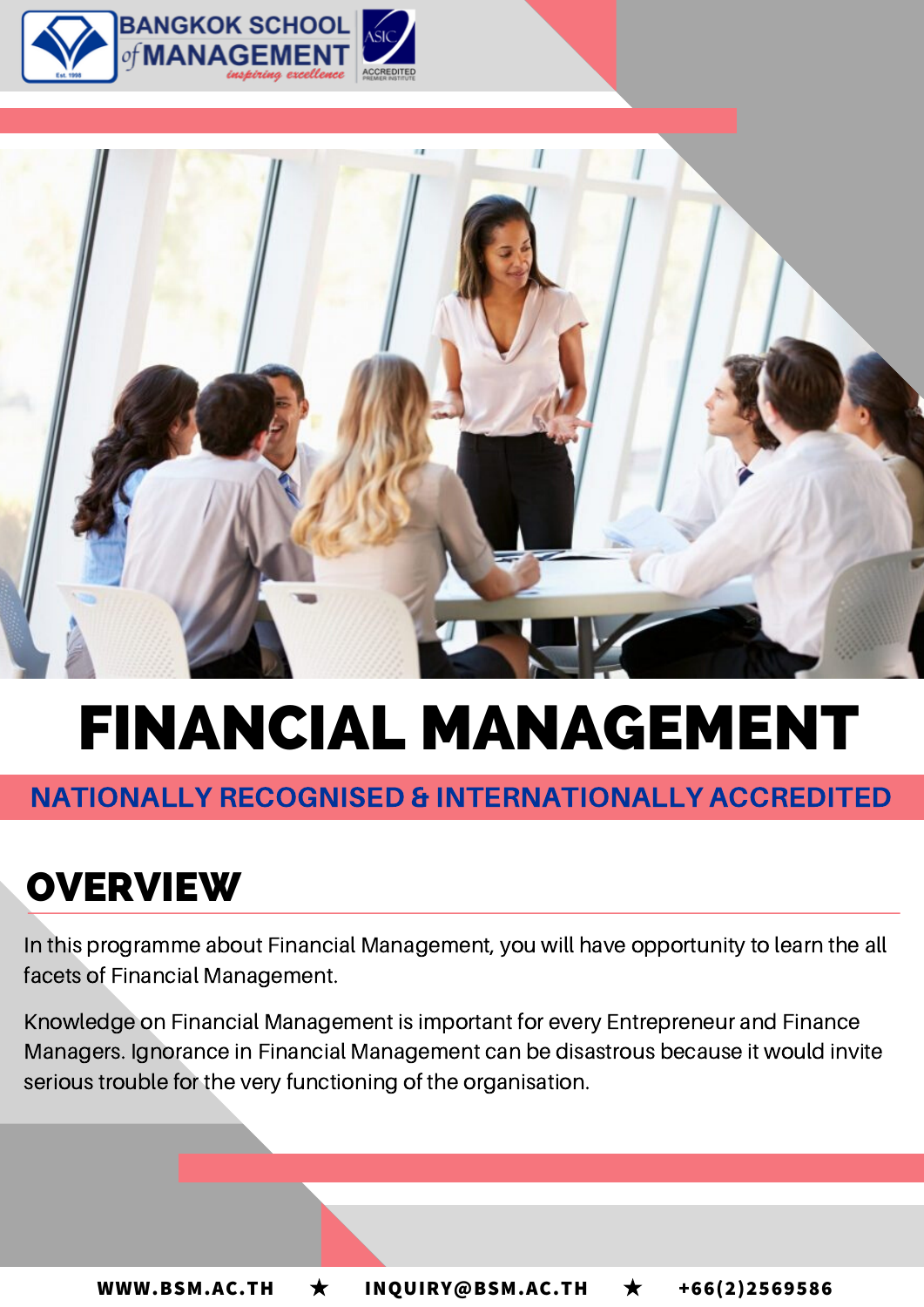# WHAT YOU WILL ACHIEVE

Upon the completion of this course, you will be able to:

- Understand main financial statements and the financial information they provide
- Write a financial transaction in financial accounting language and understand how this impacts main financial statements
- Understand how accrual accounting and fundamental accounting concepts work
- Understand revenue recognition principles and how they impact main financial statements
- Account for accounts receivables and inventories

# METHODOLOGY

Well-balanced theoretical and practical methodology, which includes interactive discussions, case studies, interactive activities/exercises and assignments to understand the concepts and their applicability

# FEE

### USD 2,150 / per person

#### Group Discount:

- 2-4  $\mu$  pax : 2.5%
- 5-7 pax : 5%
- 8-10 pax : 10%
- 11-13  $\text{pax} : 15\%$
- 14-16 pax : 20%  $\bullet$

\*\*\*Allprices are VAT inclusive.

#### Fee Includes:

- 5-Day Training
- Nationally Recognized and Internationally Accredited Certificate of Completion
- Module Notes and Stationary
- Tea/Coffee Breaks
- Working Lunches

\*Note: all other expenses are to be borne by participants.